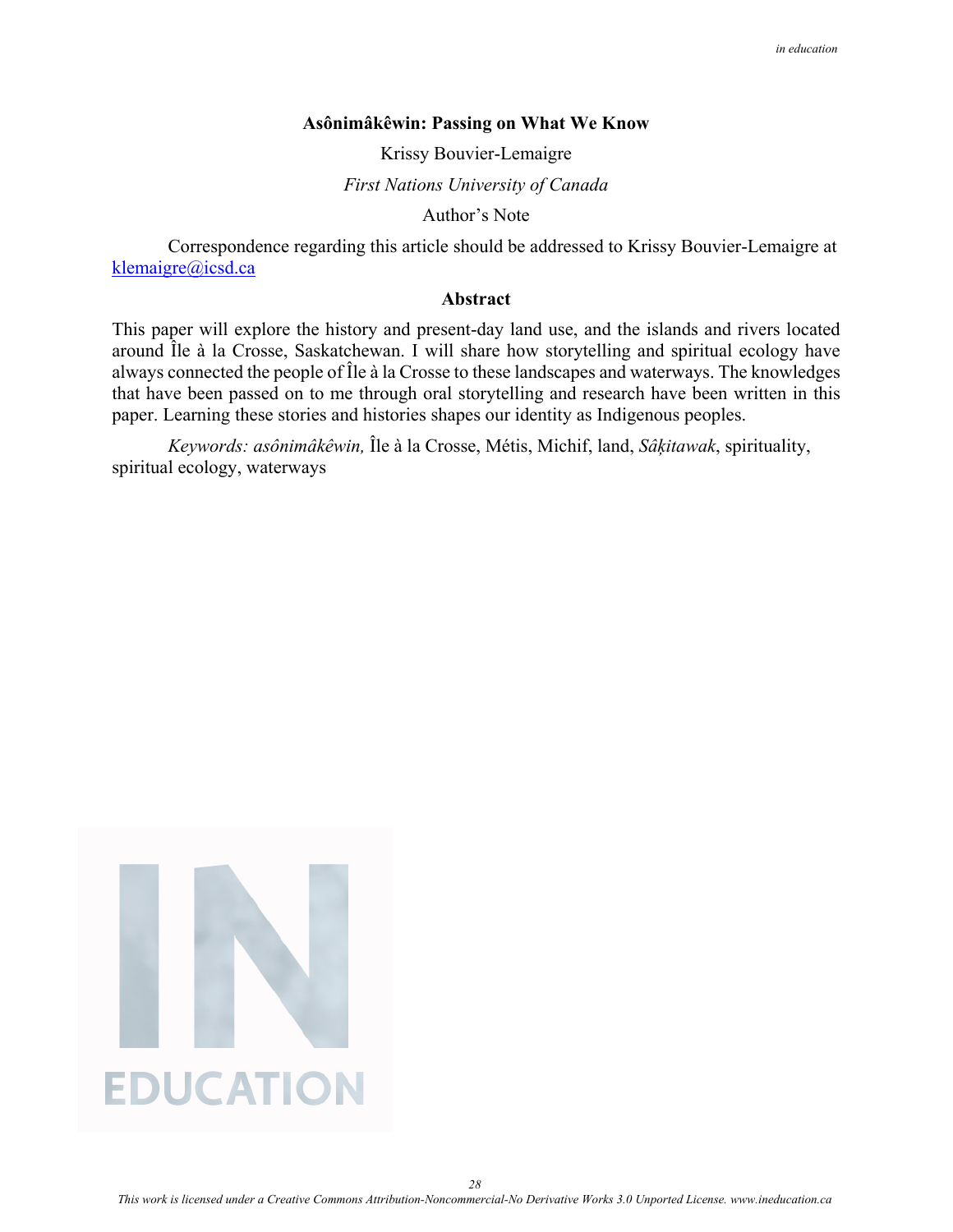### **Asônimâkêwin: Passing on What We Know**

Land has traditionally been considered a sacred, healing space where anyone who is connected to a place can find what he or she needs to maintain, sustain, and build a healthy life. (Okemaw, 2021. p. 19)

This paper focuses on the Cree term *asônimâkêwin*,<sup>1</sup> passing on what we know. I have learned the concept of *asônimâkêwin* from teachings shared with me during a land-based language immersion camp with Dr. Angelina Weenie (personal communication, July 27, 2021). Dr. Weenie is a First Nations woman from Sweetgrass First Nation in Saskatchewan. I have had the honour of learning from her through course work at the First Nations University of Canada. She has encouraged me to record my community's landscapes and stories.

Through *asônimâkêwin*, I will pass on my knowledge of the land and waterways, the Michif language and the history of my home community of Île à la Crosse, Saskatchewan. I will explore the history and present-day land use and the islands and rivers located around Île à la Crosse. I will share how storytelling and spiritual ecology have always connected the people of Île à la Crosse to these landscapes and waterways. It is my hope to share what was been passed on to me by *nîtisânak*, and *kihtêyak*, with the next generation.

## *Nîya*

*Tânsi Krissy Bouvier Lemaigre nisihkâson. Sâķitawak ohci niya. ninâpîm, Justin isihkâsô. Nitânis Kassidy êķwa nikosis Kale isihkâsôwak. Ni-miyowihtîn dahwârr ta-ayâyân. Apisîs poķo li Michif êķwa nehiywîwin ni-pîkiskwan. Nimoshômak, nohkomak, mîna nocâpânak oķimâw âsotamâķêwin mitâtaht. Maķa nocâpân Abraham oķimâw âsotamâķêwin niķotwâsik ohci kîpîtahtcihô. Nimoshômak, nohkomak, mîna nocâpânak, Nêyihawîwin, Denesuline êķwa Li' Michif kîpîkiskwêwak. Askî kâpimâcihowak. Na kininahawmomwahk nicawasimsak askî apâcihtatwaw.* 

My name is Krissy Bouvier Lemaigre. I am from Île à la Crosse. My husband's name is Justin. My daughter is Kassidy and my son is Kale. I love to be outside. I speak a little bit of Michif and the Cree language. My grandparents and great-grandparents were a part of Treaty 10 Territory in the province of Saskatchewan, with the exception of my great-grandfather, Abraham Ratt, who came from Treaty 6 Territory. I come from a history of rich languages and land use. My greatgrandparents and grandparents spoke Cree, Dene, and Michif. They respected the land and used the land to survive. Respecting and learning from the land is what has been passed down to me. This teaching I will pass down to my children.

### *Sâķitawak kayas*

*Sâķitawak* is the second oldest community in Saskatchewan, Canada. As I learned from *nimama* Karen, *Sâķitawak* means "a meeting place where it opens." The fur traders changed *Sâķitawak* to the name Île à la Crosse. Île à la Crosse translated to English means "Island of the Cross."

The Beaver River, Churchill River, and Canoe River meet at Lac Île à la Crosse. The Churchill River connects Lac Île à la Crosse through a series of lakes to the Methye Portage and to Lake Athabasca. This became the trail to the Northwest Territories. Because of its prime location along the Churchill River, *Sâķitawak* quickly became a major hub on the fur trade route during the latter part of the 18th century and most of the 19th century (Longpré, 1977). Cree, Dene, French, and English were the languages spoken during these centuries. Many of our people were multilingual and spoke all four of these languages fluently in *Sâķitawak* and on the trail to the Northwest Territories. During these years, a distinct Métis community formed through familial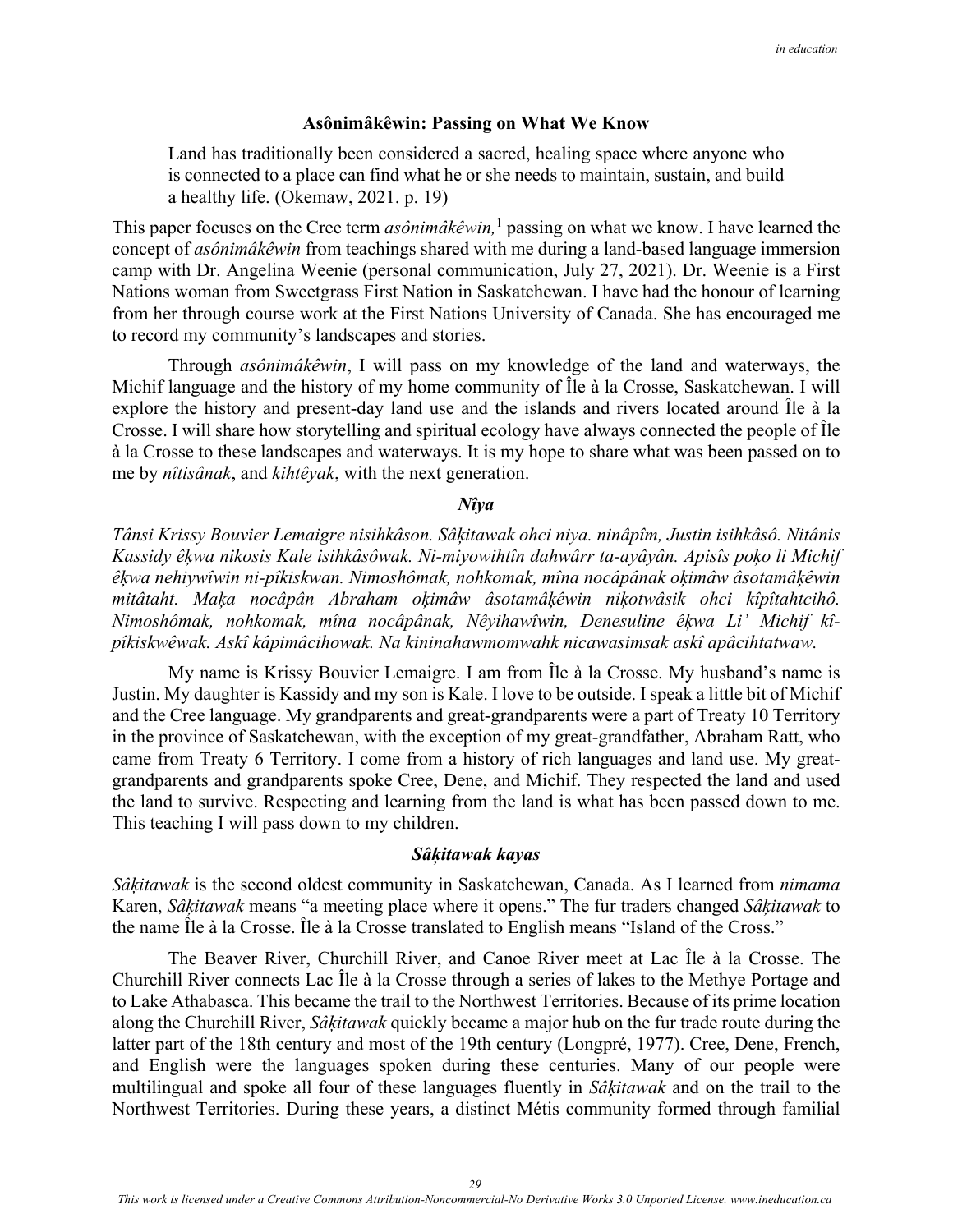and trading relationships between the Indigenous inhabitants and French traders. Hence, the beautiful Michif language, a mixture of the Cree and French languages, was born.

### *Sâķitawak anohc*

Today, Île à la Crosse is a strong Métis community. English is the dominant and commonly used language in the community. Michif and Cree are still spoken in the community, but not as prevalent as in the past. School and community efforts are currently underway to keep our languages alive. At the school level, Michif language nests are a part of the prekindergarten and kindergarten programs. Michif classes are taught from Grade 1 through to high school where Michif 10 and Michif 20 classes are offered. Michif language and culture are very much a part of the school environments. At the community level, morning radio programming is done completely in the Michif language. Guest speakers from the community and surrounding areas often call in to share stories in Michif about life in the past. When the community gathers, the Michif language is included in introductions and prayers.

Our families continue to hunt and fish and gather berries and medicines to keep our traditional ways with us. The islands around our community that were once lived on throughout the years have become seasonal homes for camping and gathering. The land and waterways are still a big part of our lives. Forestry, wild rice harvesting, and commercial fishing continue to be sources of employment and livelihood for our people.

## **Islands and Rivers**

I have learned of the islands and rivers that Île à la Crosse families lived on from *nimoshom* Napoleon. Many of the Métis families lived on different islands around the Île à la Crosse area: *Niyâwahkâsihk* (Sandy Point), *Ali Baloo*, *La ķrrôsil* (Big Island), *Niyâwahkahk* (South Bay), *Opâsêw Sîpî* (Canoe River), *Asawâpêw Wâsaķâmîciķan* (Fort Black) and *Amisko Sîpî* (Beaver River). In the past, families lived in these areas year-round. They used the land and water for hunting and fishing, and for gathering berries and medicines. They also grew big gardens in the summer, which were harvested and preserved in the fall to put away for the long winter months. As Dr. Angelina Weenie has shared, these places in our communities are significant as they become our places of knowing and being. The stories and landscapes become our identity (A. Weenie, personal communication, July 28, 2021).

# **Figure 1**

*Map of Île à la Crosse Area* 



 *Note*. Map of Île à la Crosse area. A= Niyâwahkahk; B= Niyâwahkâsihk; C= Opâsêw Sîpî; D= *Amisko Sîpî; E= La ķrrôsil; F= Asawâpêw Wâsaķâmîciķan; G= Ali Baloo.* Adapted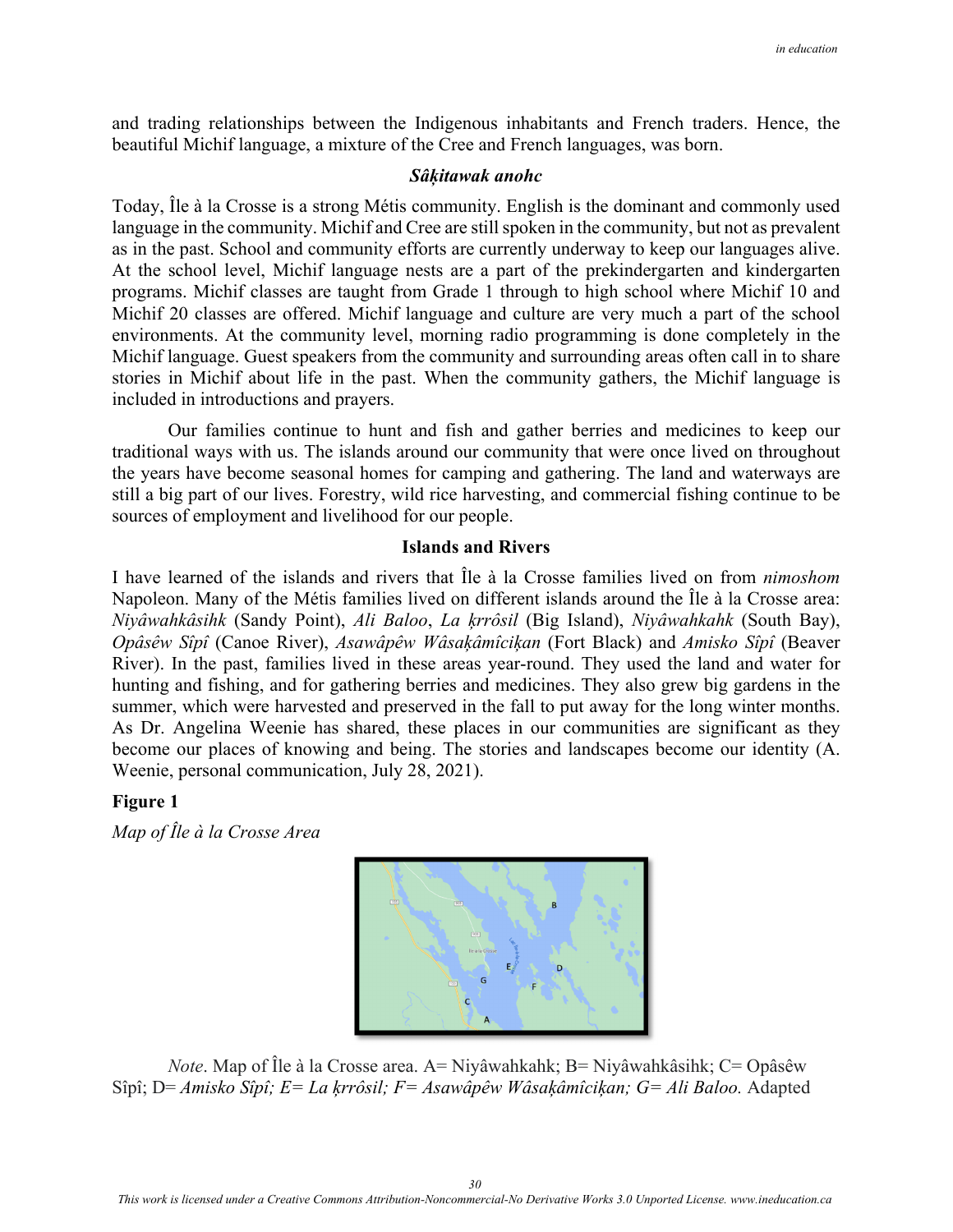from Map Data © 2022 Google [\(https://www.google.com/maps/@55.4328039,-](https://www.google.com/maps/@55.4328039,-107.8479807,11z) [107.8479807,11z\).](https://www.google.com/maps/@55.4328039,-107.8479807,11z)

*Niyâwahkahk* is the Michif name for South Bay. *Niyâwahkahk anohc* is a seasonal spot for families to camp in the summer months and to gather berries. Families from Île à la Crosse, Buffalo Narrows, Beauval, Canoe Lake, and Cole Bay gather during the summer for activities such as camping, swimming, picnics, weddings, berry picking, and various cultural activities and celebrations. There is always more than enough food and laughter can be heard for miles around. You can also hear the Cree, Dene, and Michif languages in many camping spots and on the blueberry and cranberry patches. *Lî blowan êķwa wîsaķîmina* are picked and preserved for the winter months. Cree, Dene and Michif are spoken with the older generations. The English language is spoken with the younger generations.

*Niyâwahkâsihk* is the Michif name for Sandy Point. Sandy Point is a small piece of land between Île à la Crosse and Patuanak. There are still cabins at Sandy Point that belong to the Gardiner, Morin, and Misponas families. These families resided on this land year round. Today, these families camp, hunt, fish, and practice our traditional ways of life. *Niyâwahkâsihk* was and still is a stopping place for the people of Patuanak who travel by water.

*Opâsêw Sîpî* is the Michif name for Canoe River. Canoe River connects us to our neighboring community of Canoe Lake. There are many cabins alongside this river. Families use these cabins year round for camping, hunting, fishing, and learning from the land. *Maskihkî* is the Michif word for medicine. Two of the common medicines still picked from this river are *wacask omîcôwin* and *wascatamô*. These medicines are picked in the summer. They are dried and used for medicinal purposes throughout the year. I have learned about these medicines from *nimama* Karen. As a young girl, she would accompany her *moshom* Abraham on the canoe as he collected these medicines.

*Amisko Sîpî* is the Michif name for Beaver River. The Caisse, Laliberte and Desjarlais families still have cabins along this river. Beaver River connects us to our neighboring community of Beauval. Beaver River is used for fishing in the summer and winter months.

*La ķrrôsil* is the Michif name for Big Island. In the past, the Ratt family resided here year round. They had a home and a garden and they hunted from this piece of land. Today, there are no houses or cabins on *La ķrrôsil*. Families gather for swimming, boating, and picnicking in the summer months.

*Asawâpêw Wâsaķâmîciķan* is the Michif name for Fort Black. As learned from village council member Gerald Roy (personal communication, May 29, 2022) recently, Fort Black was the site of the first Northwest Trading Post. It was a trail that was used to haul freight to northern communities along the Churchill River system. In a documented interview in the *Sâķitawak Bi-Centennial* book, the late Elder Vital Morin shared that,

There used to be a wagon road from Fort Black all the way to Meadow Lake. That road was cut open. There was a government project in those days. I worked on that road myself, that was in the forties. The road was all handmade—corduroying the soft spots, the sandy spots, and then pulling some soil on top of that. There were a lot of mud holes. At that time, we worked for 50 cents a day, this was in 1940-41. (Longpré, R., 1977, p. 57)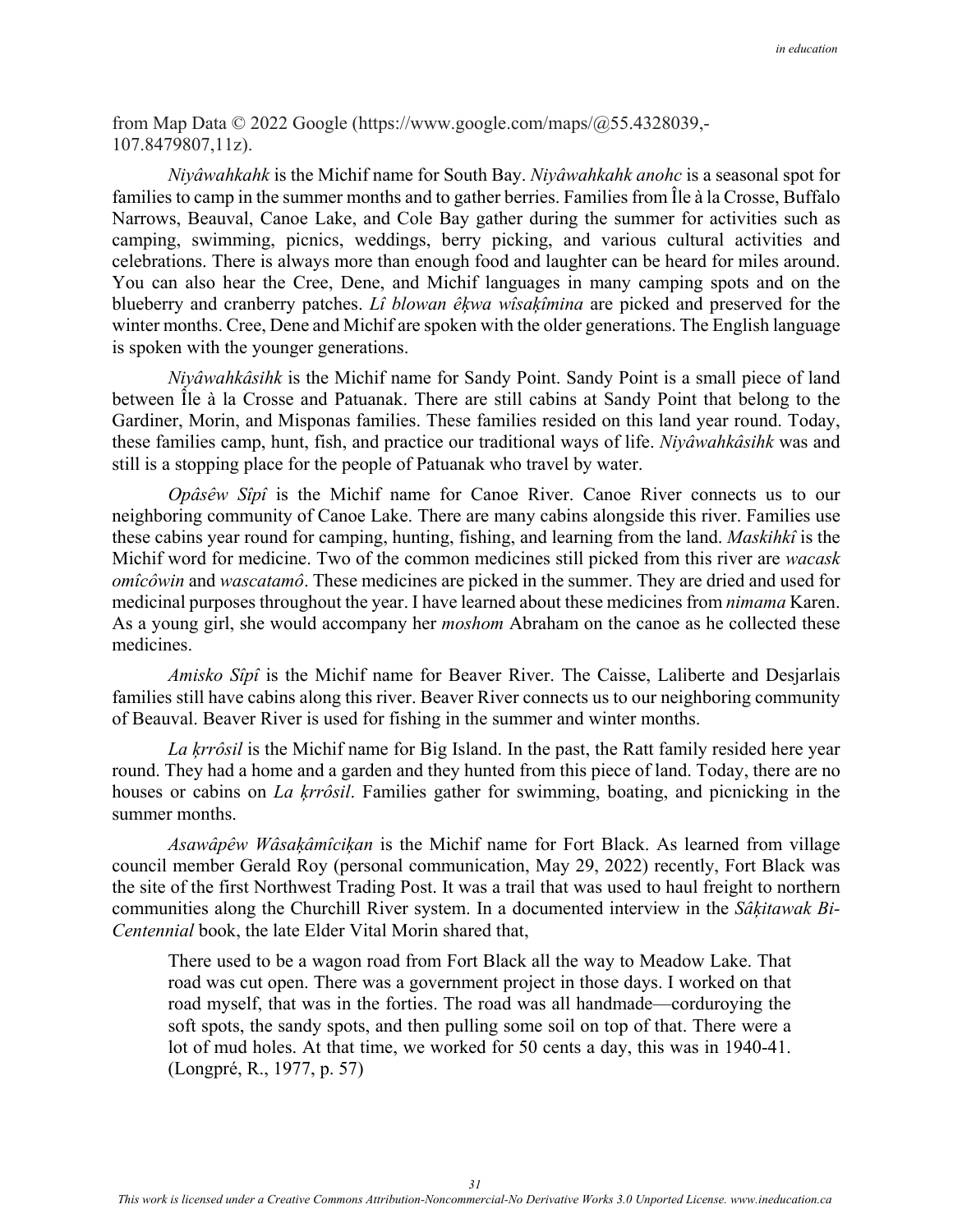There is more history in Fort Black that needs to further explored. The Fort Black Trail was designated a historic site in 1953 by the Government of Canada.

*Ali Baloo* is a tiny island near tip of the Île à la Crosse peninsula. There is no English translation for this name. *Nimoshom* Napoleon grew up on this island. He lived on *Ali Baloo* with his parents and his brothers and sisters. *Nimoshom* and his family had a deep connection to the land as they relied on it for survival. They had a big garden in the summer months. The potatoes they harvested were stored under the floor boards of their home. *Nimoshom's* mom, Flora, preserved fruits and vegetables for the winter months. *Nimoshom* and his brothers fished and hunted for game. Today, there is only one house left on *Ali Baloo*. The plants and shrubs have grown over most signs of settlement.

The lakes, rivers, and islands are very much a part of who we are. They are just as important to us today as they were to the generations of the past. These islands and waterways tell us beautiful stories of family and connection. They also tell us stories of the hardships that *nîtisanak* faced during their time on Mother Earth.

# **Storytelling as a Way of Preserving the Legends of Our Lands**

Families that lived in Île à la Crosse and the surrounding areas told stories and legends as a way to pass down our histories. Bone et al. (2012) described the importance of oral stories in the following:

We are an oral people. We cannot transfer our way of life through written words alone. Sacred law must be spoken and heard. Our way of life is meant to be lived and experienced. Our words are meant to inspire and guide our fellow human beings to follow the path of the heart. (n.p.)

Today, our stories seem to be safely tucked away. It takes trust and relationships to find and hear these stories. There is a story as told by *mônôk* Isadore. It is about *La ķrrôsil* and how Île à la Crosse came to be named:

*Amiskowîsti ohci kâ-kî-mâcipayit, nîso amiskwak î-kî-wîkitwâw Amiskowîsti. Ekotohci a la ķrrôsil kâ-kî-mâcipayik. Piyak kîsikaw amiskwak kî-sipwîcimîwak î-kî-pâmnatonâtocik. Amiskwak namwâc ohci pîķîwîwak. Amiskowîsti kî-pahkihtin ekotohci mîtawîwin eķota mîtawîwak môniyâwak la crosse isihkâtamwak eķwânima mîtawîwin. Eķotohci Île à la Crosse owîhôwin kâ-kî-mâcipayik.* 

Big Island was once a beaver lodge to two beavers. One day the beavers swam away, looking for each other. The beavers never returned and the lodge eventually collapsed and became a lacrosse field. This is how Île à la Crosse came to be named. (I. Campbell, personal communication, July 25, 2021)

Our stories are important. They are who we are; they are a connection to the land and to our ancestors. Our stories, from our voices, must be passed on to the next generation through oral storytelling and they must recorded from *kihtêyak*, our old people. This is how our histories and who we are as a people stay with us and with the next generation.

 Stories were also told by *kihtêyak* to teach lessons. There is a local story about a giant sturgeon fish in our lake. *Nâmêw* is the Michif word for sturgeon. The name of *nâmêw* is Puff. It is told that Puff lives below *La ķrrôsil*. There are three rivers that all meet around *La ķrrôsil* and the currents are quite strong. Children were warned not to swim past the drop off at the beach or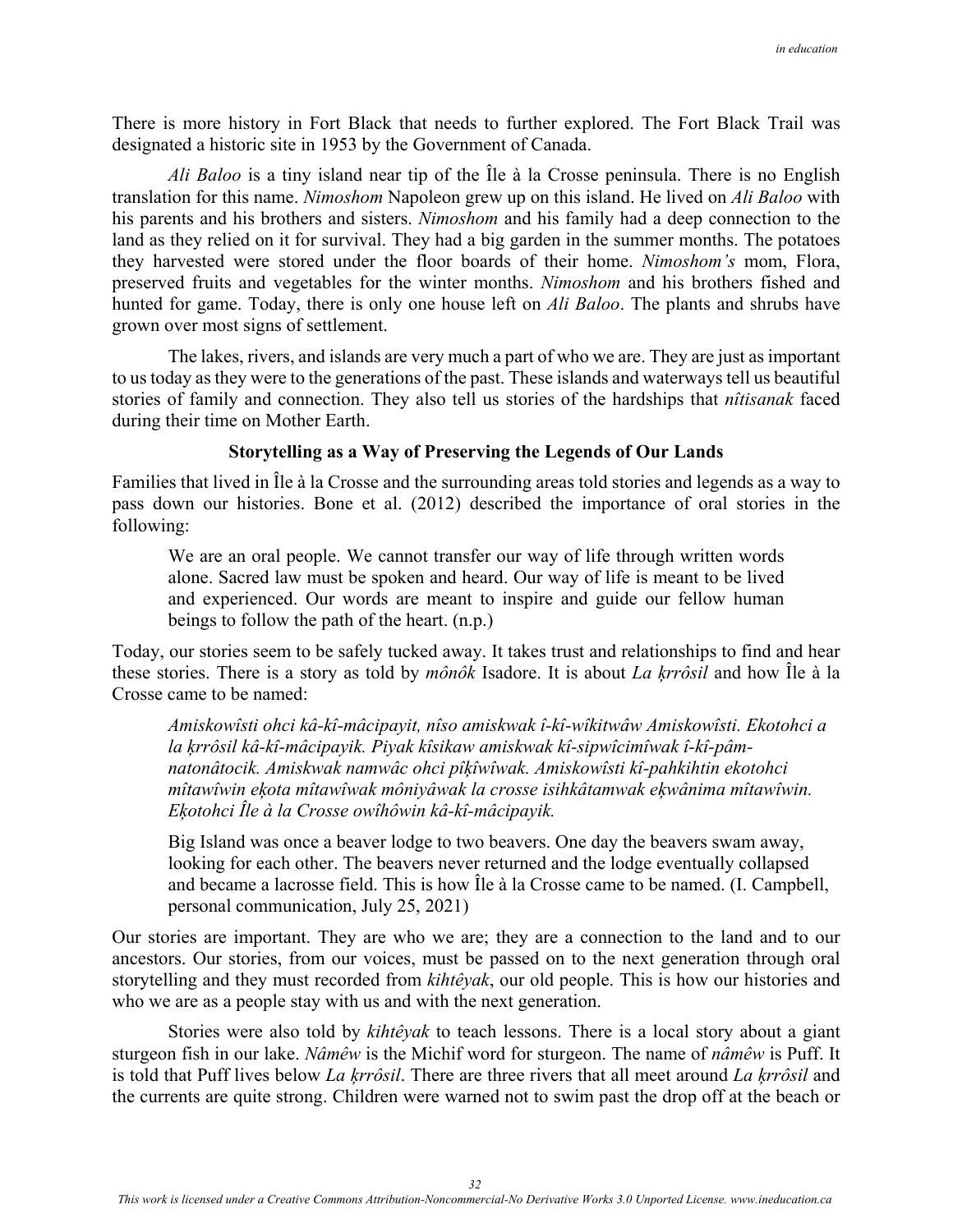Puff would come, grab you, and take you away. It is believed that this story was told to keep children from swimming too far out on the lake, to prevent possible drownings. Stories were told to pass down histories, to teach lessons and to keep our people safe and away from harm.

# **Spiritual Ecology**

Spirituality is an inner connection to everything around one: the land, the water, the animals, the stars, the sky, and the spirit world. Spirituality is a connection to our past, our present, and our future. I am most at peace when I am surrounded by trees and water. I feel that is where healing takes place for me. I am blessed to live alongside the Churchill River. I watch her throughout all six seasons: spring, break-up, summer, fall, freeze-up and winter. She is beautiful and magnificent. She provides life every day. The trees that surround me are my protectors. They give me a sense of security and peace. They, too, are life givers. They give us new breath. The most precious gifts that I have received are rocks from Mother Earth. They are calming for me. I feel grounded when I have a rock in my hand. When my children or my students give me rocks, I feel it is a blessing and a reminder for calmness and peace.

There has always been a spiritual connection between Indigenous people and the land. *Nimama* shared a story about her *moshom* Abraham and picking medicine from the water.

My *moshom* Abraham would take me on the canoe when he went picking medicine. It was beautiful. I would sit in the front and he would paddle. It was quiet and peaceful. He spoke to me in Cree. I felt very connected to my *moshom* and the land. (K. Bouvier, personal communication, May 15, 2021)

There is so much to learn from this short story and the spiritual connection to the land. *Nimama* felt most at peace when picking medicines with her *moshom. Moshom* Abraham knew the waterways and thanked the Creator for this knowledge and the medicine. He shared this experience with his granddaughter. This memory will forever be etched in her being. It is not only a spiritual connection to the land, but a spiritual connection to her *moshom* as well.

I had the honour of attending a land-based learning opportunity on spirituality. Knowledge Keeper Kelsey Bighetty from Pukatawagan in Northern Manitoba was our guide through this learning. I learned of connections to the land and land as a living being. Mr. Bighetty spoke of his battles and feeling alone in this world and how it was the land that saved him.

I was feeling alone so I started to pray to the Creator. All of a sudden, two blades of grass started talking…then the trees started talking…the rocks started talking. All things of the earth are alive. Everything has a purpose in life. (K. Bighetty, personal communication, July 28, 2021)

This personal story of healing and connection to the land is spiritual. With the help and support from the land, Mr. Bighetty was able to make changes to live a healthier life.

It is challenging to capture and write the essence of spiritual ecology, it is something that we feel in our soul.

## **Language and the Land**

As Indigenous peoples of Turtle Island, the land has been and continues to be our teacher. Landbased learning, as defined by Okemaw (2021) includes, "prior knowledge known by Indigenous people about the plants, medicines, and animals of the land and respecting the sacredness of the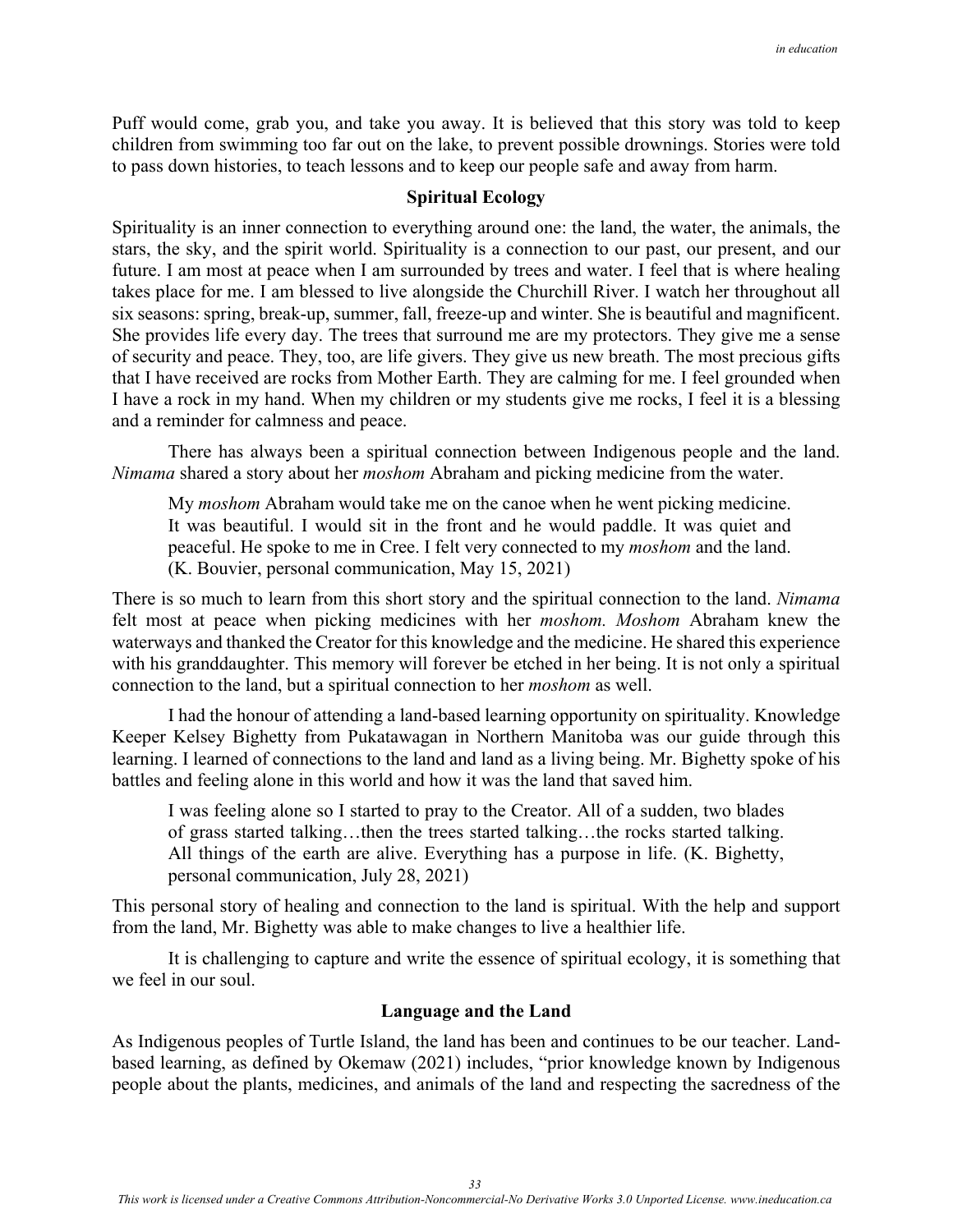land and particular places (p. 90)." This definition fits right in with *asônimâkêwin.* We pass on what has been given to us by *nîtisânak* and *kihtêyak.*

In my home community, the young and the old are relearning the teachings from the land and *kihtêyak*. Culture camps are one way that school and community groups are bringing back land-based learning and language learning. Both the elementary and high schools organize seasonal culture camps for students. These camps teach students about, survival, ecology, hunting and fishing, and medicines. The schools bring in local Elders and Knowledge Keepers to teach students this way of life. When our students are in this setting, they are so at ease and much learning happens. Some of the goals of culture camps are to reconnect our students to the land. Teachings of keeping the land clean, taking only what is needed and offerings of tobacco to thank her for her gifts are the bigger goals of these camps. It is vital that our students understand these teachings.

Community groups such as the Île à la Crosse Friendship Center have offered healing camps on the land for both men and women. Again, local Elders and Knowledge Keepers are brought in to teach and listen. These camps address the negative impacts of oppression, colonialism and racism. It helps our men and women reconnect to the land and find healthy paths to healing.

I had the privilege of attending a woman's healing retreat in the winter of 2022. This retreat was held outside the community, at a cabin in the bush. At this retreat, I participated in a grief healing circle with Elder Marie Favel. This was a very powerful experience for myself and the other women present. It was healing. At this camp, I was honoured to share my gift of beading alongside two fellow beaders, Erin and Chellsea. Meals and tea were shared throughout the day. As a group of women, we healed through voice, beading, and food. This is one example of the type of camps that the Île à la Crosse Friendship Center offers community members.

As Dr. Weenie (2020) discussed, land represents a relationship between people and place. Indigenous people are all about place. We are all on different journeys of healing and reconnecting. We are finding our ways back to the land: to connect, to heal and to belong.

### **Conclusion**

Learning about the history of our landscapes and waterways, stories and legends, spiritual ecology, and our languages is crucial for our identity. Passing on these stories to our children and the next generation is equally as important. *Asônimâkêwin* comes in many shapes and forms. The knowledges that have been passed on to me through oral storytelling and research have been written in this paper. Learning these stories and histories shapes our identity as Indigenous peoples. It shows our deep connection to the land and waterways. This knowledge needs to be passed down from generation to generation, to maintain our Indigenous identities.

<sup>&</sup>lt;sup>1</sup> See Appendix I for a Glossary of Northern Michif Dialect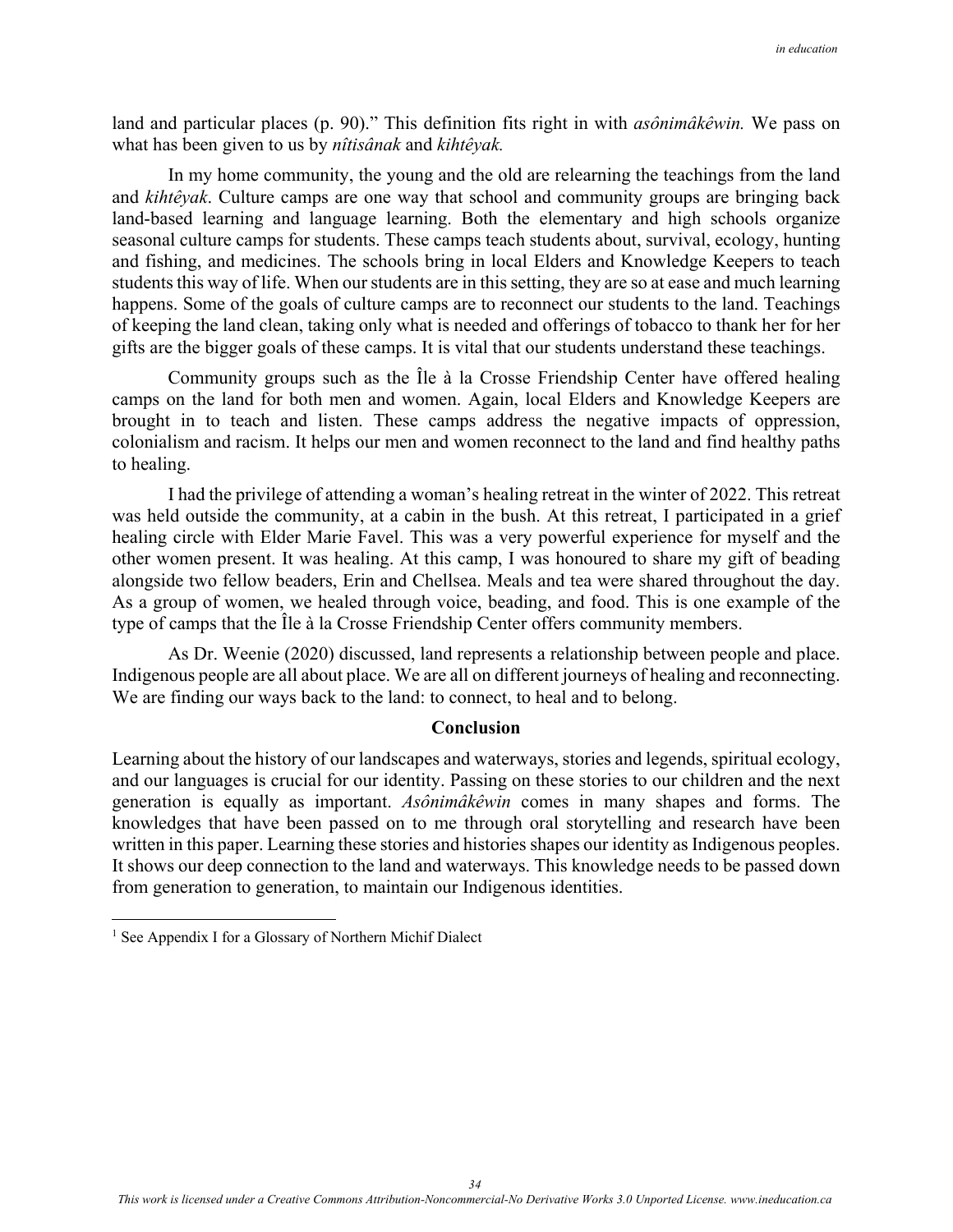### **References**

- Bone, H., Copenace, S., Courchene, D., Easter, W., Green, R., & Skywater, H. (2012). *The journey of the spirit of the red man: A message from the Elders. Trafford.*
- Okemow, V. N. (2021). *Learning and teaching an ancestral language: Stories from Manitoba teachers.* J. Charleton Pub.
- Longpré, R. (1977, January). *Ile-a-la-Crosse 1776-1976*. Sakitawak Bicentennial. <https://www.jkcc.com/sakitawak.html>
- Weenie, A. (2020). *Askiy kiskinwahamâkêwina: Reclaiming land-based pedagogies in the academy.* In S. Cote-Meek &T. Moeke-Pickering (Eds.), *Decolonizing and Indigenizing education in Canada* (pp.1–17). Canadian Scholars Press.